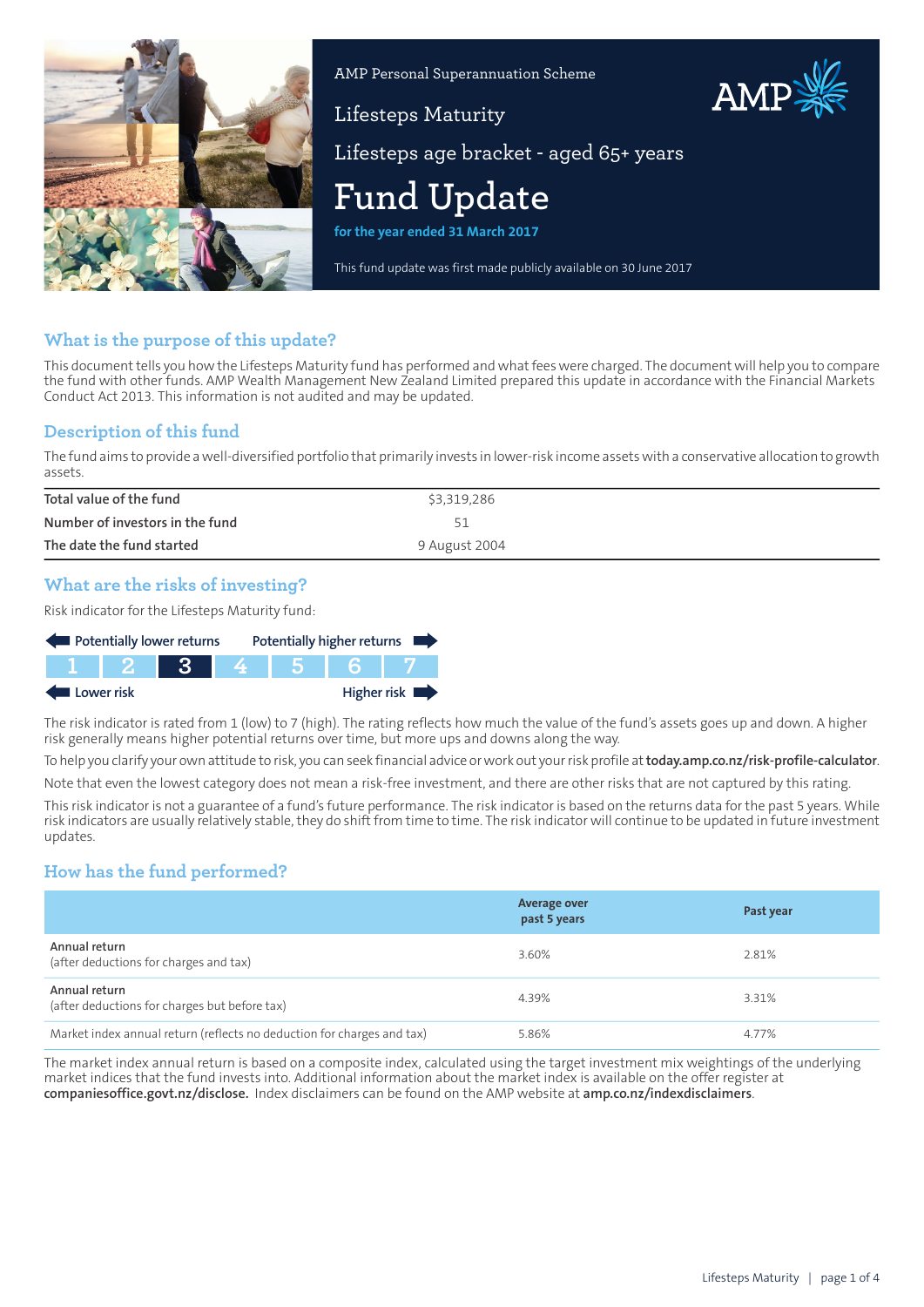#### **Annual return graph**



This shows the return after fund charges and tax for each of the last 10 years ending 31 March. The last bar shows the average annual return for the last 10 years, up to 31 March 2017.

**Important:** This does not tell you how the fund will perform in the future.

#### **What fees are investors charged?**

Investors in the Lifesteps Maturity fund are charged fund charges. In the year to 31 March 2017 these were:

|                                             | % net asset value                                                        |
|---------------------------------------------|--------------------------------------------------------------------------|
| Total fund charges                          | 1.93%                                                                    |
| Which are made up of -                      |                                                                          |
| Total management and administration charges | 1.93%                                                                    |
| Including -                                 |                                                                          |
| Manager's basic fee                         | 1.59%                                                                    |
| Other management and administration charges | 0.34%                                                                    |
| Total performance-based fees                | 0.00%                                                                    |
| <b>Other charges</b>                        | Dollar amount per investor or description<br>of how charge is calculated |
| nil                                         |                                                                          |

Investors may also be charged individual action fees for specific actions or decisions (for example, for withdrawing from or switching funds). Small differences in fees and charges can have a big impact on your investment over the long term.

#### **Example of how this applies to an investor**

Craig had \$10,000 in the fund at the start of the year and did not make any further contributions. At the end of the year, Craig received a return after fund charges were deducted of \$281.00 (that is 2.81% of his initial \$10,000). Craig also paid \$0.00 in other charges. This gives Craig a total return after tax of \$281.00 for the year.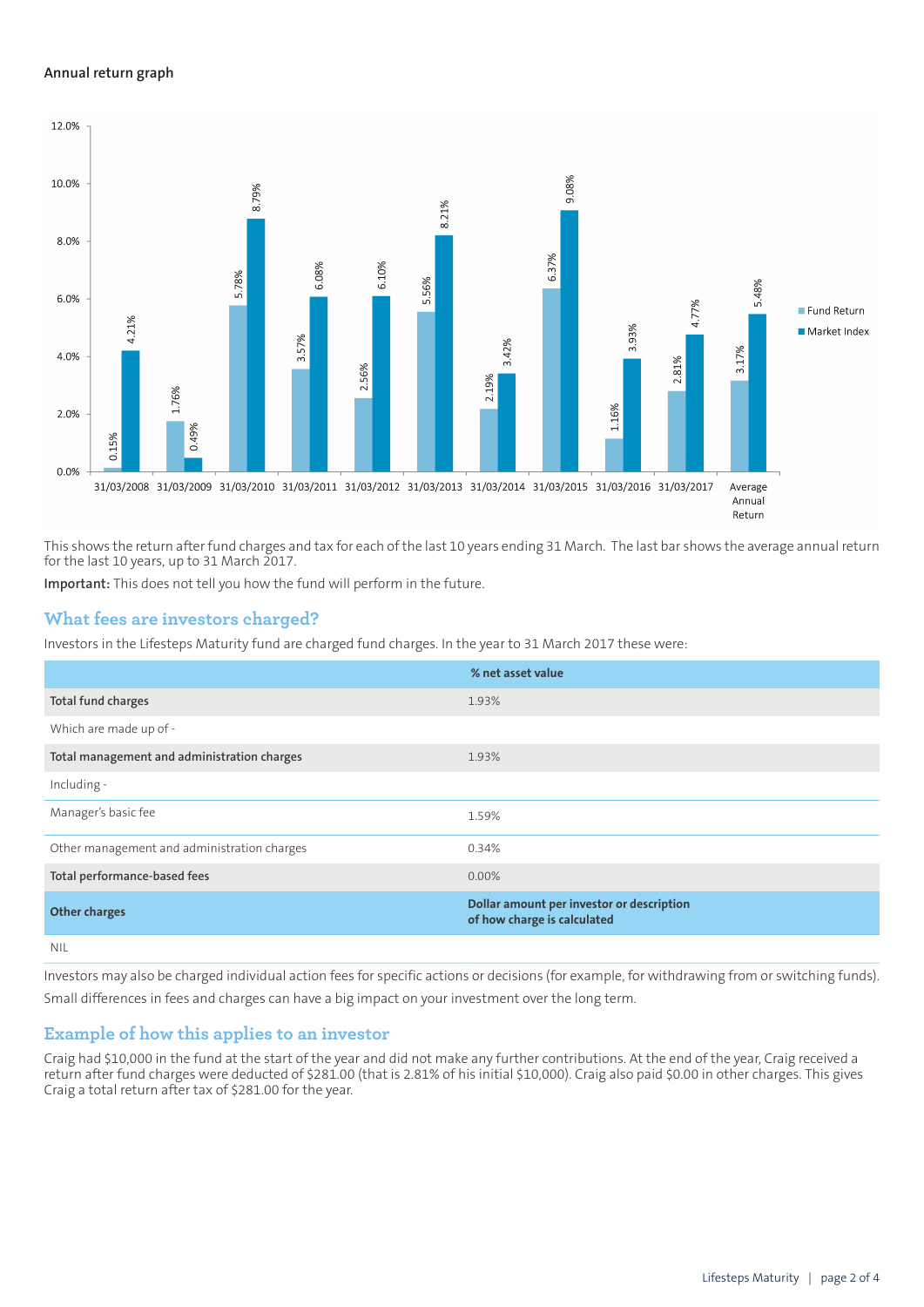# **What does the fund invest in?**

# **Actual investment mix<sup>1</sup>**

This shows the types of assets that the fund invests in.



#### **Target investment mix**

This shows the mix of assets that the fund generally intends to invest in.

| <b>Asset Type</b>            | <b>Allocation</b> |
|------------------------------|-------------------|
| Cash and cash equivalents    | 23.00%            |
| New Zealand fixed interest   | 25.00%            |
| International fixed interest | 28.00%            |
| Australasian equities        | 6.00%             |
| International equities       | 13.00%            |
| Listed property              | 2.50%             |
| Unlisted property            | 0.00%             |
| Commodities                  | 0.00%             |
| Other*                       | 2.50%             |
|                              |                   |

\*Other consists of alternative assets (2.50%)

# **Top 10 investments<sup>1</sup>**

|    | <b>Name</b>                                             | Percentage<br>of fund<br>net assets | <b>Asset Type</b>          | Country     | <b>Credit rating</b><br>(if applicable) |
|----|---------------------------------------------------------|-------------------------------------|----------------------------|-------------|-----------------------------------------|
| 1  | Call Account (Westpac Banking Corporation Advance Acct) | 11.12%                              | Cash and cash equivalents  | New Zealand | $A-1+$                                  |
| 2  | Call Account (ANZ 32 Day Constant Maturity Date)        | 5.13%                               | Cash and cash equivalents  | New Zealand | $A-1+$                                  |
| 3  | New Zealand Government bond maturing 15 Apr 23          | 2.87%                               | New Zealand fixed interest | New Zealand | $AA+$                                   |
| 4  | Call Account (Rabobank Advance Account NZD)             | 2.75%                               | Cash and cash equivalents  | New Zealand | $A-1$                                   |
| 5  | New Zealand Government bond maturing 15 Apr 27          | 2.35%                               | New Zealand fixed interest | New Zealand | $AA+$                                   |
| 6  | New Zealand Government bond maturing 15 May 21          | 1.81%                               | New Zealand fixed interest | New Zealand | $AA+$                                   |
| 7  | ASB Bank Ltd note maturing 22 Dec 17                    | 1.65%                               | Cash and cash equivalents  | New Zealand | $AA-$                                   |
| 8  | ASB Bank Ltd note maturing 01 Sep 17                    | 1.59%                               | New Zealand fixed interest | New Zealand | AA-                                     |
| 9  | Orbis Global Equity LE Fund                             | 1.48%                               | International equities     | Australia   | N/A                                     |
| 10 | New Zealand Government bond maturing 14 Apr 33          | 1.44%                               | New Zealand fixed interest | New Zealand | $AA+$                                   |
|    |                                                         |                                     |                            |             |                                         |

The top 10 investments make up 32.19% of the fund.